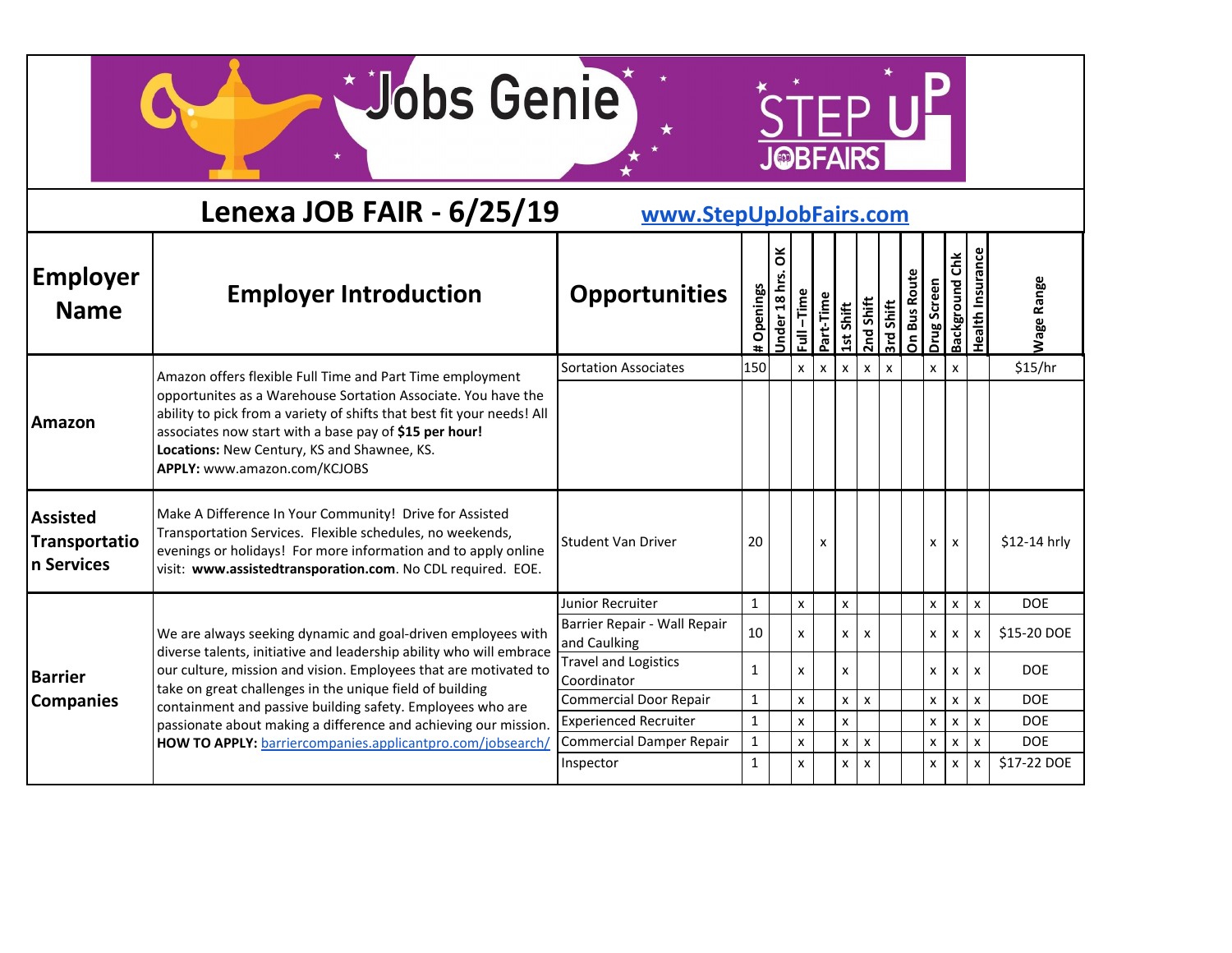STEP UP

|                                | Lenexa JOB FAIR - 6/25/19                                                                                                                                                                                                                                                                                                              | www.StepUpJobFairs.com                                                     |          |                 |              |                              |                              |                   |                           |                     |                   |                           |                         |                          |
|--------------------------------|----------------------------------------------------------------------------------------------------------------------------------------------------------------------------------------------------------------------------------------------------------------------------------------------------------------------------------------|----------------------------------------------------------------------------|----------|-----------------|--------------|------------------------------|------------------------------|-------------------|---------------------------|---------------------|-------------------|---------------------------|-------------------------|--------------------------|
| <b>Employer</b><br><b>Name</b> | <b>Employer Introduction</b>                                                                                                                                                                                                                                                                                                           | <b>Opportunities</b>                                                       | Openings | ŏ<br>Jnder 18 h | $-Time$<br>Ī | Part-Time                    | 1st Shift                    | 2nd Shift         | 3rd Shift                 | <b>On Bus Route</b> | Drug Screen       | <b>Background Chk</b>     | <b>Health Insurance</b> | <b>Nage Range</b>        |
|                                | We are Assisted Living and Memory Care communities in the                                                                                                                                                                                                                                                                              | PRN CNA/Resident Assistant<br>Part Time CNA/Resident                       |          | $\mathsf{x}$    | X            | $\mathsf{x}$                 | $\mathsf{x}$                 | X                 | $\boldsymbol{\mathsf{x}}$ |                     | $\mathsf{x}$      | X                         | X                       |                          |
| <b>Benton House</b>            | Kansas City area. We have locations all around the Kansas City<br>area! Lenexa and Olathe on the Kansas side, and Blue Springs,<br>Tiffany Springs, Raymore and Staley Hills on the Missouri side.                                                                                                                                     | Assistant/CMA/Med Tech<br>Full Time CAN/Resident<br>Assistant/CMA/Med Tech |          | <b>X</b><br>X   | x<br>x       | $\mathsf{x}$<br>$\mathsf{x}$ | $\mathsf{x}$<br>$\mathsf{x}$ | x<br>$\mathsf{x}$ | X<br>X                    |                     | x<br>$\mathsf{x}$ | X<br>X                    | X<br>X                  | Depends on<br>Experience |
|                                | We offer quarterly increases, staff incentives, competitive pay<br>and insurance. We are looking for PRN, Part Time and Full Time                                                                                                                                                                                                      | PRN/PT/FT LPNs                                                             |          |                 |              | $\mathsf{x}$                 | $\mathsf{x}$                 | X                 | X                         |                     | x                 | X                         | X                       |                          |
|                                | team members with serving hearts to take care of our seniors!                                                                                                                                                                                                                                                                          | PT Activity Assistant                                                      |          | x               |              | $\mathsf{x}$                 | $\boldsymbol{\mathsf{x}}$    |                   |                           |                     | X                 | X                         | x                       |                          |
|                                |                                                                                                                                                                                                                                                                                                                                        | <b>Companion Care Sitters</b>                                              |          | x               |              | $\mathsf{x}$                 | $\mathsf{x}$                 | $\mathbf{x}$      | $\mathsf{x}$              |                     | $\mathsf{x}$      | $\boldsymbol{\mathsf{x}}$ |                         |                          |
| <b>CarMax</b>                  | CarMax, the nation's largest used car retailer, is hiring! With our<br>new Omni Channel approach we are offering our customers an<br>iconic car buying experience by giving them multiple channels to<br>make their purchase; completely online and over the phone, at<br>the store, or a combination of both. Our new contact centers | <b>Customer Experience</b><br>Consultant/Sales                             | 244      |                 | X            |                              | X                            | $\mathbf{x}$      |                           |                     | X                 | x                         | X                       |                          |
|                                | and Customer Experience Consultants will be an essential part of<br>providing this experience to our customers.<br>Location: Olathe, KS<br>Apply: https://carmax.wd1.myworkdayjobs.com/en-<br>US/External/job/KS---Kansas-City---Olathe/Customer-Experience-<br>Consultant-Sales JR-009121                                             | <b>Bilingual Customer</b><br><b>Experience Consultant/Sales</b>            | 6        |                 | X            |                              | X                            | X                 |                           |                     | X                 | x                         | X                       |                          |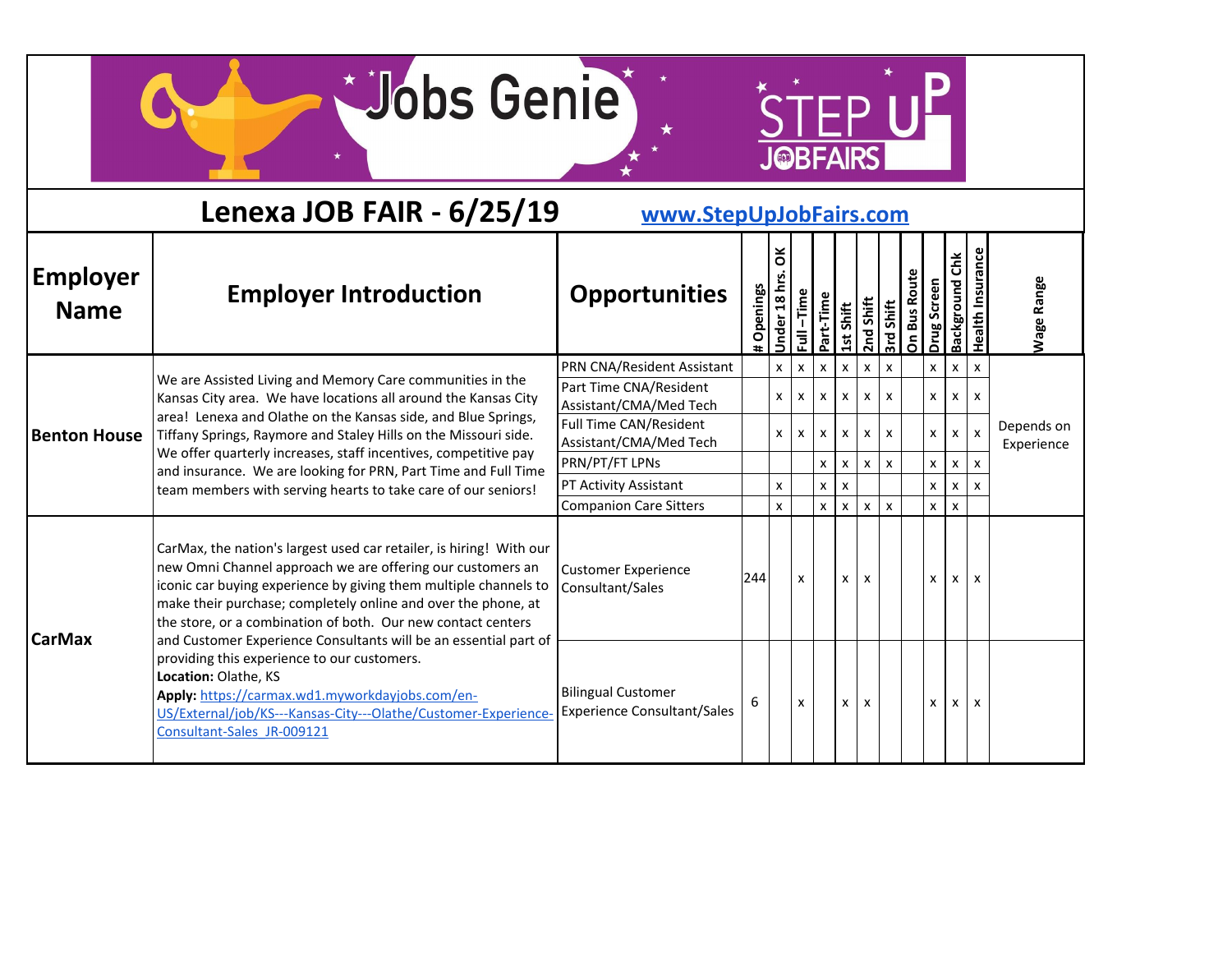$*$ 

STEP UP

|                                                 | Lenexa JOB FAIR - 6/25/19                                                                                                                                                                                                                                                                                                                                                                                                                                                                | www.StepUpJobFairs.com                                             |                   |                           |                    |           |           |           |                           |                     |             |                           |                           |                                        |
|-------------------------------------------------|------------------------------------------------------------------------------------------------------------------------------------------------------------------------------------------------------------------------------------------------------------------------------------------------------------------------------------------------------------------------------------------------------------------------------------------------------------------------------------------|--------------------------------------------------------------------|-------------------|---------------------------|--------------------|-----------|-----------|-----------|---------------------------|---------------------|-------------|---------------------------|---------------------------|----------------------------------------|
| <b>Employer</b><br><b>Name</b>                  | <b>Employer Introduction</b>                                                                                                                                                                                                                                                                                                                                                                                                                                                             | <b>Opportunities</b>                                               | Openings          | ă<br><b>Jnder 18 hrs.</b> | Full-Time          | Part-Time | 1st Shift | 2nd Shift | 3rd Shift                 | <b>On Bus Route</b> | Drug Screen | Background Chk            | <b>Health Insurance</b>   | <b>Nage Range</b>                      |
| <b>Centralized</b><br>Showing<br><b>Service</b> | Friendly, quiet contact center environment in a NEW space.<br>Flexible schedules. No selling, cold calling, or telemarketing.<br>Attendance bonuses, performance bonus, and career<br>advancement potential. Bilingual Spanish welcome. Now hiring<br>PT evenings & weekends.<br><b>Location: Overland Park</b><br>APPLY: Online or in-person. 13160 Foster St., Suite 190,<br>Overland Park, KS 66213. Or online at: jobs.showings.<br>com/PostingDetails.aspx?pid=12512&pn=KCCSR040118 | <b>Customer Service</b><br>Representative                          | 20                |                           |                    | X         | X         | x         | $\boldsymbol{\mathsf{x}}$ |                     |             |                           | x                         |                                        |
|                                                 |                                                                                                                                                                                                                                                                                                                                                                                                                                                                                          | <b>Planning Services Specialist</b>                                | $\mathbf{1}$      |                           | $\pmb{\mathsf{x}}$ |           |           |           |                           |                     | X           | $\pmb{\chi}$              | $\pmb{\mathsf{X}}$        | \$40,640-\$49,684                      |
|                                                 |                                                                                                                                                                                                                                                                                                                                                                                                                                                                                          | Planner                                                            | $\mathbf 1$       |                           | $\pmb{\mathsf{x}}$ |           |           |           |                           |                     | X           | $\pmb{\times}$            | X                         | \$44,032-\$53,582                      |
|                                                 |                                                                                                                                                                                                                                                                                                                                                                                                                                                                                          | Custodian - Police                                                 | $\mathbf{1}$      |                           | X                  |           |           |           |                           |                     | x           | $\pmb{\times}$            | X                         | \$25,000-\$31,240                      |
|                                                 | The City of Lenexa, Kansas, a leader in the delivery of exceptional                                                                                                                                                                                                                                                                                                                                                                                                                      | Stormwater Maintenance                                             | $\overline{2}$    |                           | $\pmb{\mathsf{x}}$ |           |           |           |                           |                     | X           | $\pmb{\mathsf{x}}$        | $\pmb{\mathsf{x}}$        | \$30,392-\$37,155                      |
|                                                 | public service, is a growing, dynamic and progressive city due in                                                                                                                                                                                                                                                                                                                                                                                                                        | Police Dispatcher I                                                | $\mathbf{1}$      |                           | $\pmb{\mathsf{x}}$ |           |           |           |                           |                     | x           | X                         | $\pmb{\chi}$              | \$37,432-\$45,761                      |
|                                                 | large measure to its commitment to quality growth as a<br>"planned community" in partnership with its citizens. Lenexa has                                                                                                                                                                                                                                                                                                                                                               | License and Permit Tech I                                          | $\mathbf{1}$      |                           | $\pmb{\mathsf{x}}$ |           |           |           |                           |                     | x           | x                         | X                         | \$32,545-\$39,787                      |
|                                                 | a diverse population of approximately 55,000, with a similar                                                                                                                                                                                                                                                                                                                                                                                                                             | <b>Solution Center Analyst</b>                                     | $\mathbf{1}$      |                           | $\pmb{\mathsf{x}}$ |           |           |           |                           |                     | X           | $\pmb{\mathsf{x}}$        | $\pmb{\chi}$              | \$44,032-\$53,582                      |
| <b>City of Lenexa</b>                           | number of people coming into the city each day for their jobs.                                                                                                                                                                                                                                                                                                                                                                                                                           | Police Officer                                                     |                   |                           | X                  |           |           |           |                           |                     | X           | X                         | X                         | \$44,188-\$54,666                      |
|                                                 | The City of Lenexa employees are dedicated to providing                                                                                                                                                                                                                                                                                                                                                                                                                                  | Facilities Maintenance Tech I                                      | $\mathbf{1}$      |                           | $\pmb{\times}$     |           |           |           |                           |                     | x           | $\boldsymbol{\mathsf{x}}$ |                           | X 535,050-\$42,849                     |
|                                                 | exceptional public service to the community. We value integrity,                                                                                                                                                                                                                                                                                                                                                                                                                         | <b>Traffic Signal Technician</b>                                   | $\mathbf{1}$      |                           | x                  |           |           |           |                           |                     | x           | X                         | X                         | \$35,050-\$42,849                      |
|                                                 | service, teamwork, dedication, vision and employees who care.<br>Location: Lenexa, KS                                                                                                                                                                                                                                                                                                                                                                                                    | <b>Building Services Worker</b><br><b>Building Services Worker</b> | $\mathbf{1}$<br>5 |                           | $\pmb{\times}$     |           |           |           |                           |                     | X           | X                         | $\boldsymbol{\mathsf{x}}$ | \$27,502-\$33,623                      |
|                                                 | HOW TO APPLY: www.lenexa.com/jobs                                                                                                                                                                                                                                                                                                                                                                                                                                                        | Front Desk Attendant                                               | $\mathbf{1}$      |                           |                    | X<br>X    |           |           |                           |                     | X<br>X      | X<br>$\pmb{\times}$       |                           | \$27,502-\$33,623<br>\$9.50-\$11.00/hr |
|                                                 |                                                                                                                                                                                                                                                                                                                                                                                                                                                                                          | Concierge - Thompson Barn                                          | $\mathbf{1}$      |                           |                    | X         |           |           |                           |                     | x           | $\pmb{\chi}$              |                           | \$13.92-\$17.01/hr                     |
|                                                 |                                                                                                                                                                                                                                                                                                                                                                                                                                                                                          | Parks Maintenance Worker -                                         | $\mathbf{1}$      |                           |                    |           |           |           |                           |                     | x           | $\pmb{\chi}$              |                           | \$14.61/hr                             |
|                                                 |                                                                                                                                                                                                                                                                                                                                                                                                                                                                                          | <b>Birthday Party Attendant</b>                                    |                   | $\pmb{\mathsf{x}}$        |                    | x         |           |           |                           |                     | X           | $\mathbf{x}$              |                           | \$8.50-\$10.00/hr                      |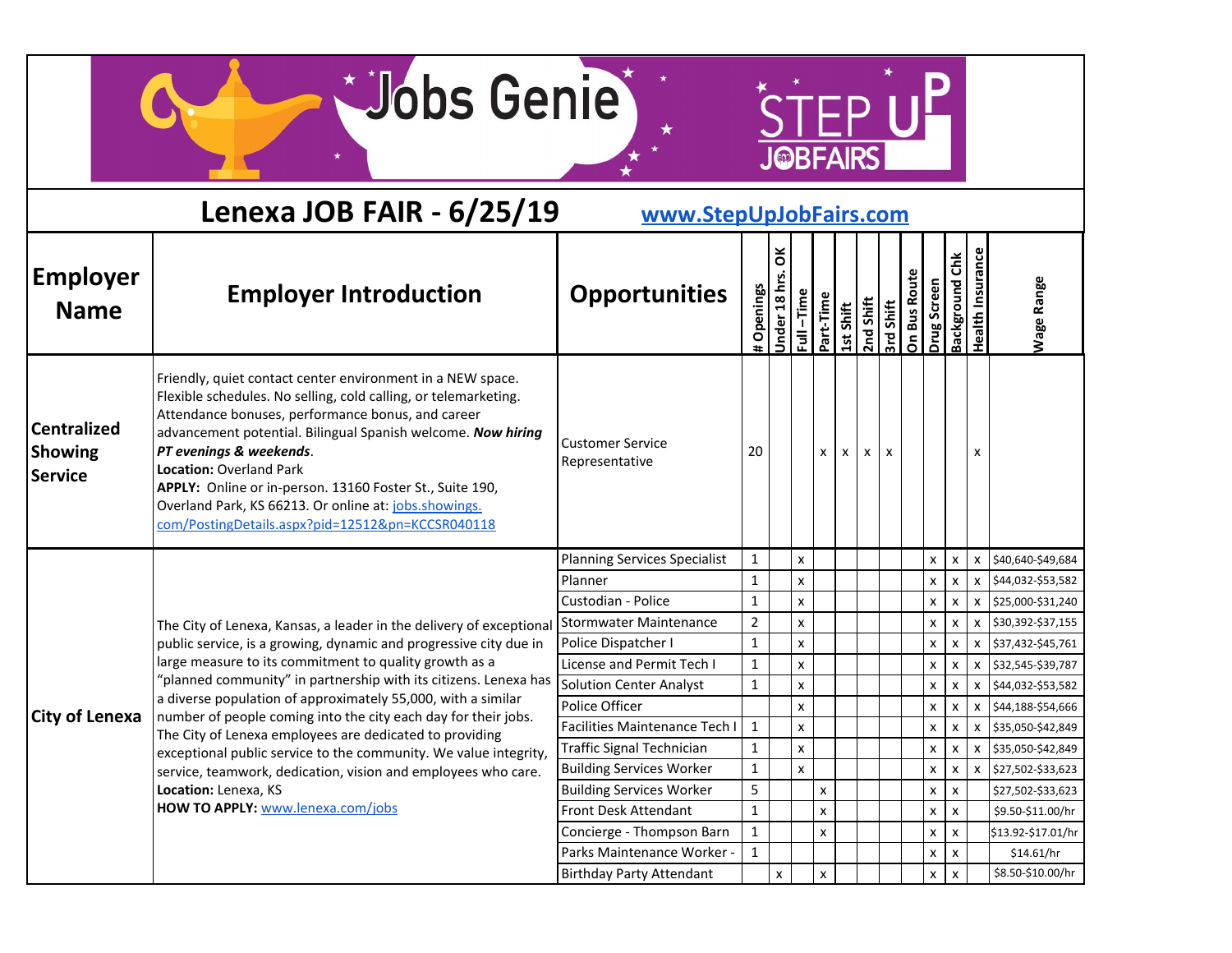$*$ 

STEP UP

|                                         | Lenexa JOB FAIR - 6/25/19                                                                                                                                                                                                                                                                                                                                                                                                                                                 | www.StepUpJobFairs.com                     |              |                 |                      |           |                           |           |              |              |              |                       |                           |                   |
|-----------------------------------------|---------------------------------------------------------------------------------------------------------------------------------------------------------------------------------------------------------------------------------------------------------------------------------------------------------------------------------------------------------------------------------------------------------------------------------------------------------------------------|--------------------------------------------|--------------|-----------------|----------------------|-----------|---------------------------|-----------|--------------|--------------|--------------|-----------------------|---------------------------|-------------------|
| <b>Employer</b><br><b>Name</b>          | <b>Employer Introduction</b>                                                                                                                                                                                                                                                                                                                                                                                                                                              | <b>Opportunities</b>                       | Openings     | ă<br>Under 18 h | $-Time$<br>$\bar{a}$ | Part-Time | 1st Shift                 | 2nd Shift | 3rd Shift    | On Bus Route | Drug Screen  | <b>Background Chk</b> | <b>Health Insurance</b>   | <b>Wage Range</b> |
|                                         |                                                                                                                                                                                                                                                                                                                                                                                                                                                                           | <b>Sample Processing Clerk</b>             | 10           |                 | $\pmb{\mathsf{x}}$   | X         | $\boldsymbol{\mathsf{x}}$ |           |              |              |              |                       |                           |                   |
|                                         |                                                                                                                                                                                                                                                                                                                                                                                                                                                                           | Sample Management Clerk                    | 4            |                 | $\pmb{\mathsf{x}}$   |           | X                         |           |              |              |              |                       |                           |                   |
|                                         |                                                                                                                                                                                                                                                                                                                                                                                                                                                                           | Insurance Setup Opener                     | $\mathbf{1}$ |                 | $\mathsf{x}$         |           | X                         |           |              |              |              |                       |                           |                   |
|                                         |                                                                                                                                                                                                                                                                                                                                                                                                                                                                           | Order Filler                               | 3            |                 |                      |           | X                         |           |              |              |              |                       |                           |                   |
| <b>CRL</b>                              | Clinical Reference Laboratory                                                                                                                                                                                                                                                                                                                                                                                                                                             | Data Entry Clerk                           | 1            |                 |                      |           |                           |           | $\mathsf{x}$ |              |              |                       |                           |                   |
|                                         |                                                                                                                                                                                                                                                                                                                                                                                                                                                                           | <b>Account Coordinator</b>                 | 1            |                 |                      |           | X                         |           |              |              |              |                       |                           |                   |
|                                         |                                                                                                                                                                                                                                                                                                                                                                                                                                                                           | <b>Customer Service Rep</b>                | 1            |                 |                      |           | X                         |           |              |              |              |                       |                           |                   |
|                                         |                                                                                                                                                                                                                                                                                                                                                                                                                                                                           | <b>Screening Chemist</b>                   | 3            |                 | X                    |           | X                         |           |              |              |              |                       |                           |                   |
|                                         |                                                                                                                                                                                                                                                                                                                                                                                                                                                                           | <b>Confirmation Chemist</b>                | 2            |                 | X                    |           |                           |           |              |              |              |                       |                           |                   |
|                                         |                                                                                                                                                                                                                                                                                                                                                                                                                                                                           | <b>Pharmacy Services</b><br>Representative | 30           |                 | $\mathsf{x}$         |           | X                         |           |              | X            | x            | X                     | $\boldsymbol{\mathsf{x}}$ |                   |
|                                         | Specialty is the fastest growing part of the pharmacy industry.<br>Here is a career with purpose, where you can make a real                                                                                                                                                                                                                                                                                                                                               | <b>Inventory Control</b><br>Coordinator    | 3            |                 | $\mathsf{x}$         |           | X                         |           |              | X            | X            | X                     | $\boldsymbol{\mathsf{x}}$ |                   |
|                                         | difference in the life of a patient and go home at the end of the<br>day feeling rewarded. Our call centers have a high-energy<br>culture and are passionate about providing excellent customer                                                                                                                                                                                                                                                                           | Packaging Warehouse<br>Assistant           | 1            |                 | X                    |           | X                         | x         |              |              | x            | X                     | $\boldsymbol{\mathsf{x}}$ |                   |
| <b>CVS Specialty</b><br><b>Pharmacy</b> | service with empathy while resolving the patients' questions on<br>the first call. If you get satisfaction by knowing that you have<br>helped someone, apply today! We offer incredible advancement<br>opportunities so you can grow within the call center or move to<br>another role within CVS Health. Are we busy?? - Absolutely! Do<br>you get a guarantee of 40 hours per week - absolutely! If you<br>take care of our patients, we will take care of your career! | Pharmacy Technician - RX<br>Entry          | $\mathbf{1}$ |                 | X                    |           | X                         | x         |              | X            | $\mathsf{x}$ | $\mathsf{x}$          | $\mathbf{x}$              |                   |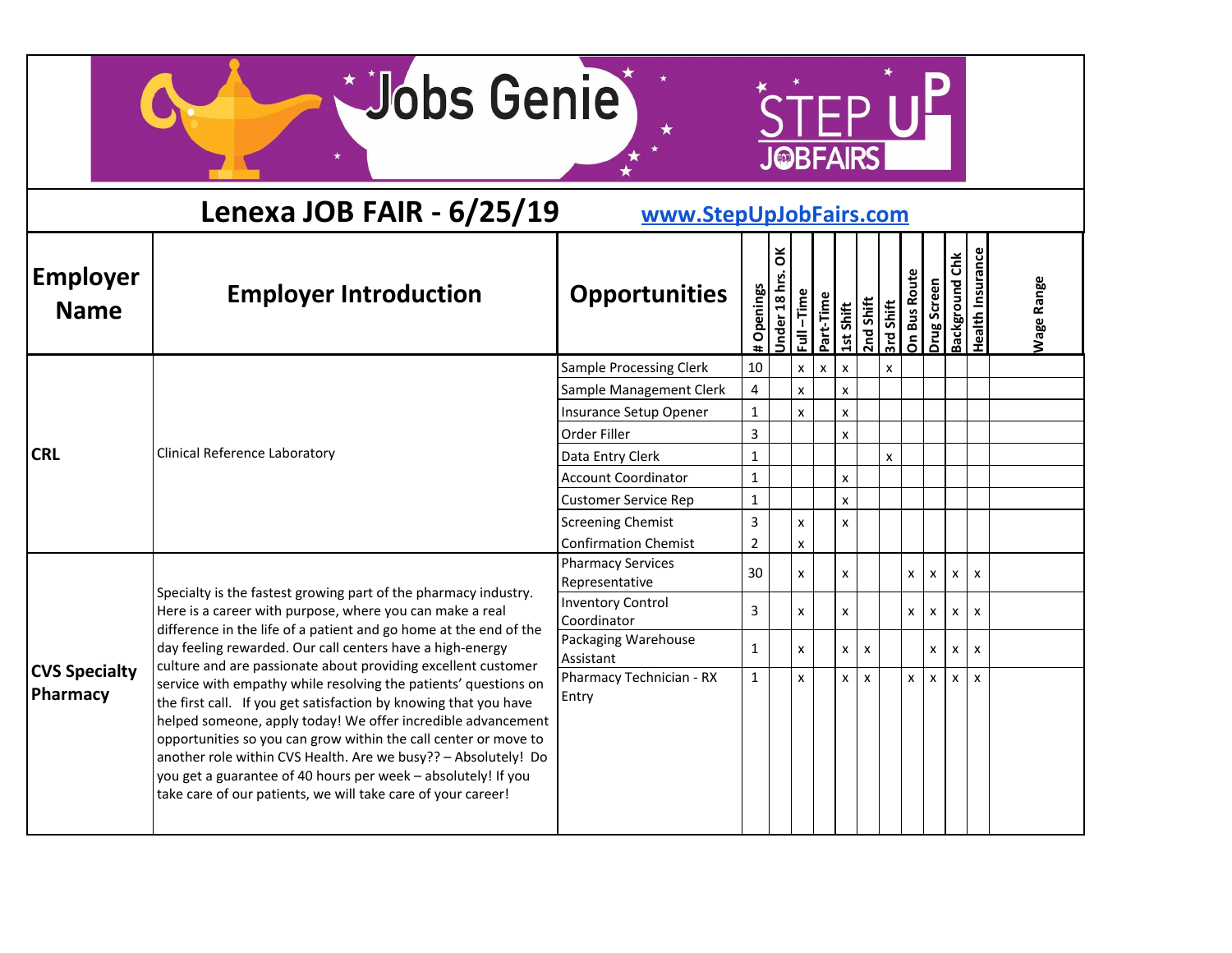STEP UP

|                                | Lenexa JOB FAIR - 6/25/19                                                                                                                                                                                                                                                                                                                                                                                                                                                                                                                                                                                                                                                                                                                                                                                                                                                                                                                                                                   | www.StepUpJobFairs.com                                                                                                                                                                                                                                                                                                                                                                                                       |              |                 |                                                     |                    |                                                |                           |                           |                                                     |                                                                                                                                                       |                                                     |                                                                                                     |                             |
|--------------------------------|---------------------------------------------------------------------------------------------------------------------------------------------------------------------------------------------------------------------------------------------------------------------------------------------------------------------------------------------------------------------------------------------------------------------------------------------------------------------------------------------------------------------------------------------------------------------------------------------------------------------------------------------------------------------------------------------------------------------------------------------------------------------------------------------------------------------------------------------------------------------------------------------------------------------------------------------------------------------------------------------|------------------------------------------------------------------------------------------------------------------------------------------------------------------------------------------------------------------------------------------------------------------------------------------------------------------------------------------------------------------------------------------------------------------------------|--------------|-----------------|-----------------------------------------------------|--------------------|------------------------------------------------|---------------------------|---------------------------|-----------------------------------------------------|-------------------------------------------------------------------------------------------------------------------------------------------------------|-----------------------------------------------------|-----------------------------------------------------------------------------------------------------|-----------------------------|
| <b>Employer</b><br><b>Name</b> | <b>Employer Introduction</b>                                                                                                                                                                                                                                                                                                                                                                                                                                                                                                                                                                                                                                                                                                                                                                                                                                                                                                                                                                | <b>Opportunities</b>                                                                                                                                                                                                                                                                                                                                                                                                         | # Openings   | ă<br>Jnder 18 h | $Full - Time$                                       | Part-Time          | 1st Shift                                      | 2nd Shift                 | 3rd Shift                 | <b>On Bus Route</b>                                 | Drug Screen                                                                                                                                           | <b>Background Chk</b>                               | <b>Health Insurance</b>                                                                             | Wage Range                  |
|                                | Enjoy working near to where you live! Both homes are within a<br>mile of each other! We provide sign-on bonuses for nursing and                                                                                                                                                                                                                                                                                                                                                                                                                                                                                                                                                                                                                                                                                                                                                                                                                                                             | CNA/CMA                                                                                                                                                                                                                                                                                                                                                                                                                      | 11           |                 | $\mathsf{x}$                                        | $\mathsf{x}$       | $\mathsf{x}$                                   | X                         | X                         | $\boldsymbol{\mathsf{x}}$                           |                                                                                                                                                       | x                                                   | X                                                                                                   | $$12.50 + up$<br><b>DOE</b> |
|                                | CNA/CMA staff, referral bonuses, perfect attendance bonuses                                                                                                                                                                                                                                                                                                                                                                                                                                                                                                                                                                                                                                                                                                                                                                                                                                                                                                                                 | <b>RN</b>                                                                                                                                                                                                                                                                                                                                                                                                                    | 5            |                 | X                                                   | $\pmb{\mathsf{X}}$ | $\pmb{\mathsf{X}}$                             | $\boldsymbol{\mathsf{x}}$ | $\pmb{\mathsf{X}}$        | $\pmb{\mathsf{x}}$                                  |                                                                                                                                                       | $\pmb{\times}$                                      | $\pmb{\times}$                                                                                      | Negotiable                  |
| <b>Delmar</b>                  | and employee parties every season! Work with long term staff                                                                                                                                                                                                                                                                                                                                                                                                                                                                                                                                                                                                                                                                                                                                                                                                                                                                                                                                | Dietary Staff - dishwasher, ser                                                                                                                                                                                                                                                                                                                                                                                              | 4            |                 | $\mathsf X$                                         | $\mathsf X$        | $\mathsf X$                                    | $\pmb{\chi}$              |                           |                                                     | $\pmb{\mathsf{x}}$                                                                                                                                    | $\pmb{\chi}$                                        | $\pmb{\mathsf{x}}$                                                                                  | $11.00 +$                   |
| <b>Gardens</b>                 | and sweet residents! We appreciate you!                                                                                                                                                                                                                                                                                                                                                                                                                                                                                                                                                                                                                                                                                                                                                                                                                                                                                                                                                     | Housekeeping                                                                                                                                                                                                                                                                                                                                                                                                                 | 3            |                 | X                                                   | $\pmb{\mathsf{x}}$ | X                                              | X                         |                           | X                                                   |                                                                                                                                                       | x                                                   | X                                                                                                   | $$11.00 +$                  |
|                                | Location: 12100 West 109th St, Overland Park & 9701<br>Monrovia, Lenexa.<br><b>HOW</b><br>TO APPLY: https://www.delmargardens.com/ or in person at<br>either location.                                                                                                                                                                                                                                                                                                                                                                                                                                                                                                                                                                                                                                                                                                                                                                                                                      | Activities                                                                                                                                                                                                                                                                                                                                                                                                                   | $\mathbf{1}$ |                 | $\mathsf{x}$                                        | $\mathsf{x}$       | $\mathsf{x}$                                   | $\boldsymbol{\mathsf{x}}$ |                           | $\mathsf{x}$                                        |                                                                                                                                                       | X                                                   | X                                                                                                   | $$12.00 +$                  |
| <b>Deluxe</b>                  | Deluxe is a trusted, technology-enabled solutions provider for<br>enterprises, small businesses and financial institutions offering a<br>range of solutions to help customers manage and grow their<br>businesses. Approximately 4.8 million small business customers<br>access Deluxe's wide range of products and services, including<br>incorporation services, logo design, website development and<br>hosting, email marketing, social media, search engine<br>optimization, and payroll services along with customized checks<br>and forms. For our approximately 4,600 financial institution<br>customers, Deluxe offers industry-leading programs in data<br>analytics, customer acquisition and treasury management<br>solutions, fraud prevention and profitability solutions, as well as<br>checks. Deluxe is also a leading provider of checks and<br>accessories sold directly to consumers.<br>Location: 16505 W. 113th St. Lenexa, KS 66219<br>HOW TO APPLY: jobs.deluxe.com | <b>Bilingual Website</b><br>Coordinator (Spanish)<br>Hot Stamp Press Operator<br>Digital Press/Manufacturing<br>Associate<br><b>Enterprise Account Manager</b><br>Web Press Operator<br>Gietz Foil Press Operator<br>Sales Representative, Tier 1<br><b>Bilingual Customer</b><br>Service/Sales Rep. (Spanish)<br>Website Coordinator -<br>Intermediate<br>Digital Sales Representative<br><b>Customer Service/Sales Rep</b> |              |                 | X<br>X<br>X<br>X<br>X<br>X<br>X<br>X<br>X<br>X<br>X |                    | X<br>X<br>X<br>X<br>X<br>X<br>X<br>X<br>X<br>x | X<br>X<br>X               | $\boldsymbol{\mathsf{x}}$ | X<br>X<br>X<br>X<br>X<br>X<br>X<br>X<br>X<br>X<br>x | $\pmb{\mathsf{X}}$<br>$\pmb{\mathsf{x}}$<br>$\pmb{\mathsf{x}}$<br>X<br>X<br>X<br>$\pmb{\mathsf{X}}$<br>$\pmb{\times}$<br>$\pmb{\mathsf{x}}$<br>x<br>x | X<br>X<br>X<br>x<br>x<br>x<br>X<br>x<br>x<br>x<br>X | X<br>X<br>$\boldsymbol{\mathsf{x}}$<br>x<br>X<br>x<br>$\boldsymbol{\mathsf{x}}$<br>X<br>x<br>x<br>x |                             |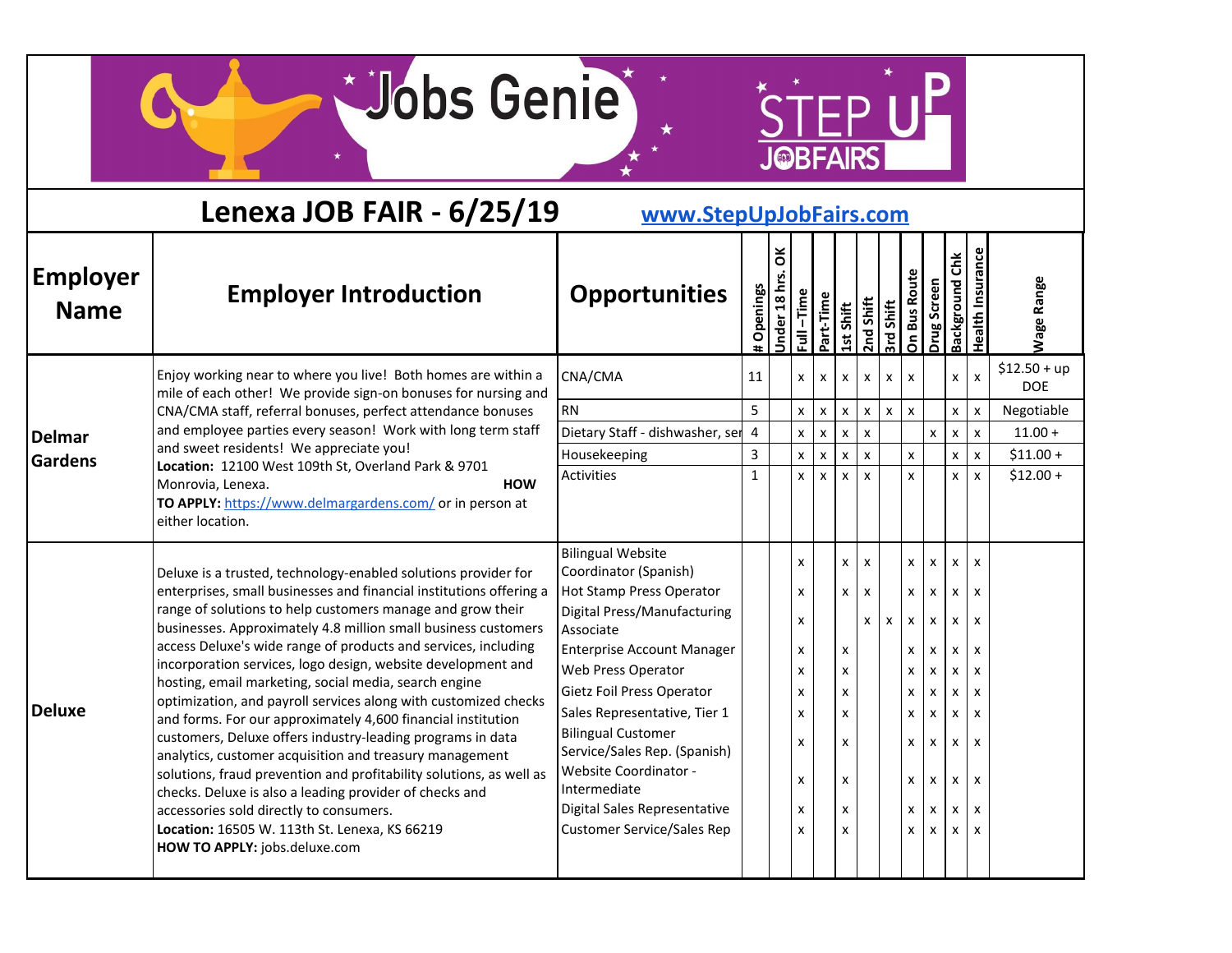$*$ 

STEP UP

|                                | Lenexa JOB FAIR - 6/25/19                                                                                                                                                                                                                                                                                                                                                                                                                                                                                           | www.StepUpJobFairs.com             |                |                  |              |              |              |              |                           |                     |             |                       |                         |                   |
|--------------------------------|---------------------------------------------------------------------------------------------------------------------------------------------------------------------------------------------------------------------------------------------------------------------------------------------------------------------------------------------------------------------------------------------------------------------------------------------------------------------------------------------------------------------|------------------------------------|----------------|------------------|--------------|--------------|--------------|--------------|---------------------------|---------------------|-------------|-----------------------|-------------------------|-------------------|
| <b>Employer</b><br><b>Name</b> | <b>Employer Introduction</b>                                                                                                                                                                                                                                                                                                                                                                                                                                                                                        | <b>Opportunities</b>               | # Openings     | ă<br>Under 18 hı | Full-Time    | Part-Time    | 1st Shift    | 2nd Shift    | 3rd Shift                 | <b>On Bus Route</b> | Drug Screen | <b>Background Chk</b> | <b>Health Insurance</b> | <b>Nage Range</b> |
| DeVry<br><b>University</b>     | Get the training that can boost or change your career! Associate,<br>Bachelor and Master's Degree Programs along with<br>Undergraduate and Graduate Certificate Programs. Courses<br>taught by credentialed professors for both campus adn 100%<br>online. 8 week sessions to allow for more individualized focus.<br>"Experience Tech-infused education to keep you moving forever<br>forward".<br>WHERE: You choose -- We're nationwide.<br>APPLY: www.devry.edu/why-devry/careers.html<br>Website: www.devry.edu | SO many opportunities!             |                |                  |              |              |              |              |                           |                     |             |                       |                         |                   |
| <b>FedEx Ground</b>            | Be part of delivering happiness to people's doorsteps around the<br>world! Help provide the best delivery services, and give back to<br>your community too. 3 scheduled pay raises the first year.<br>Immediate openings for all shifts. Promote from within, Tuition<br>reimbursement, Medical Dental and Vision Benefits.                                                                                                                                                                                         | Package Handlers                   | 600            |                  | $\mathsf{x}$ | $\mathsf{x}$ | $\mathsf{x}$ | $\mathsf{x}$ | $\boldsymbol{\mathsf{x}}$ |                     |             | $\mathsf{x}$          | X                       | Up to \$15/hr     |
|                                | 4 Locations: Shawnee, KS + KC MO.<br>APPLY: GroundWarehouseJobs.Fedex.com                                                                                                                                                                                                                                                                                                                                                                                                                                           |                                    |                |                  |              |              |              |              |                           |                     |             |                       |                         |                   |
|                                | FPS is an innovative business outsourcing company that puts our                                                                                                                                                                                                                                                                                                                                                                                                                                                     | <b>Customer Retention Advisors</b> | 80             |                  |              |              |              |              |                           |                     |             |                       |                         |                   |
|                                | culture and employees first. We're a group of trailblazers and                                                                                                                                                                                                                                                                                                                                                                                                                                                      | Inside Sales Advisor - B2B         | 20             |                  |              |              |              |              |                           |                     |             |                       |                         |                   |
| <b>Full Potential</b>          | doers. We love knocking down a complex problem and finding a                                                                                                                                                                                                                                                                                                                                                                                                                                                        | <b>Team Manager</b>                | $\overline{2}$ |                  |              |              |              |              |                           |                     |             |                       |                         |                   |
| <b>Solutions</b>               | solution. We challenge each other every day to perform our                                                                                                                                                                                                                                                                                                                                                                                                                                                          | <b>Enrollment Advisor</b>          | $\overline{2}$ |                  |              |              |              |              |                           |                     |             |                       |                         |                   |
|                                | best, and take care of each other while doing it.<br>Location: North KC & KC MO.<br><b>APPLY:</b><br>Meet us at the job fair!                                                                                                                                                                                                                                                                                                                                                                                       |                                    |                |                  |              |              |              |              |                           |                     |             |                       |                         |                   |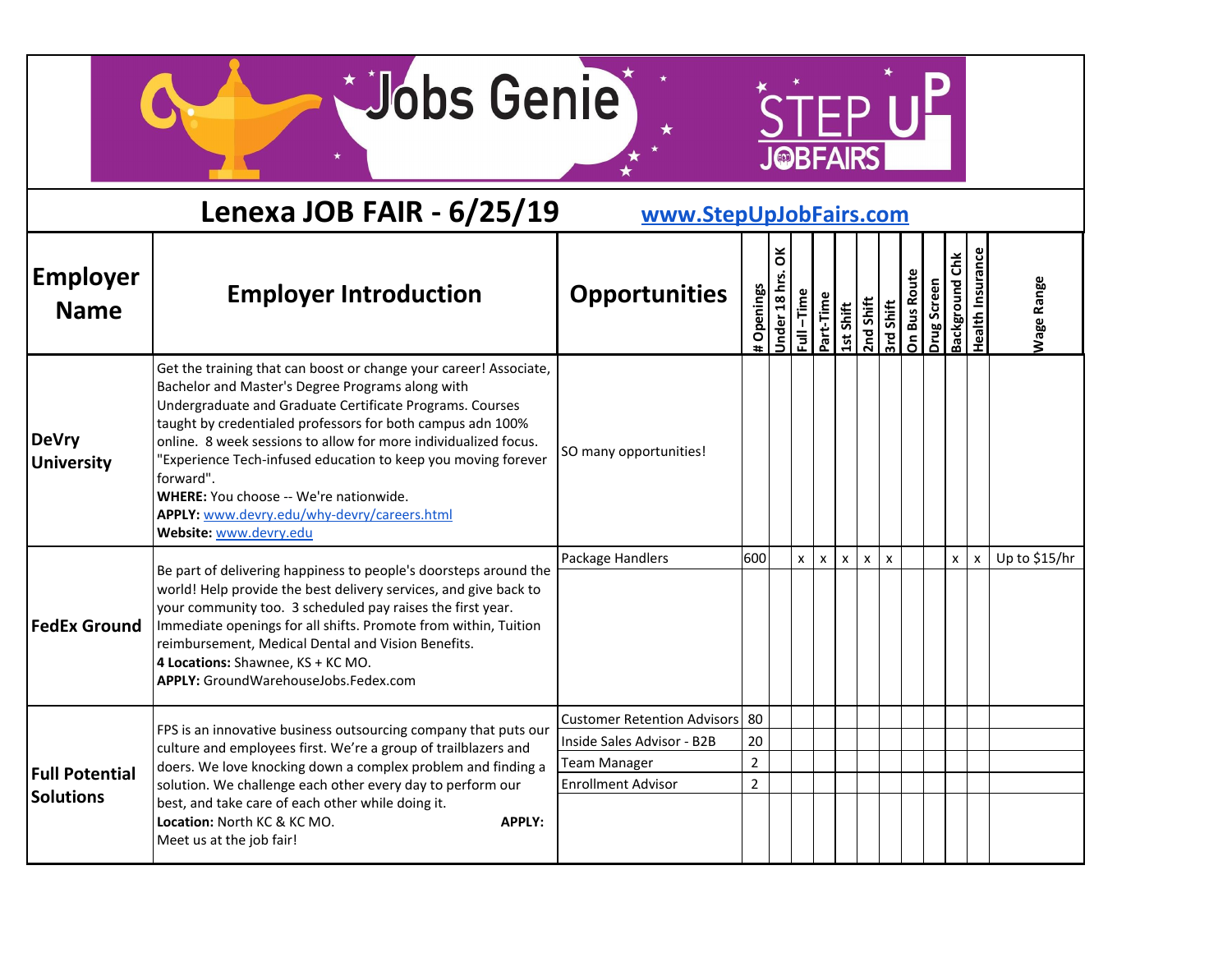$*$ 

STEP UP

|                                | Lenexa JOB FAIR - 6/25/19                                                                                                                                                                                                                                                                                                                                                                                                                                                                                                                                            | www.StepUpJobFairs.com                              |            |                  |              |           |                        |   |                 |              |              |                       |                           |                                                                     |
|--------------------------------|----------------------------------------------------------------------------------------------------------------------------------------------------------------------------------------------------------------------------------------------------------------------------------------------------------------------------------------------------------------------------------------------------------------------------------------------------------------------------------------------------------------------------------------------------------------------|-----------------------------------------------------|------------|------------------|--------------|-----------|------------------------|---|-----------------|--------------|--------------|-----------------------|---------------------------|---------------------------------------------------------------------|
| <b>Employer</b><br><b>Name</b> | <b>Employer Introduction</b>                                                                                                                                                                                                                                                                                                                                                                                                                                                                                                                                         | <b>Opportunities</b>                                | # Openings | ă<br>Jnder 18 hr | Full-Time    | Part-Time | 2nd Shift<br>2nd Shift |   | <b>Hils p.s</b> | On Bus Route | Drug Screen  | <b>Background Chk</b> | <b>Health Insurance</b>   | <b>Nage Range</b>                                                   |
| Garmin                         | Olathe, KS - apply at: careers.garmin.com                                                                                                                                                                                                                                                                                                                                                                                                                                                                                                                            | <b>Product Support Associates</b>                   | 10         |                  | X            |           | X                      | X |                 |              | X            |                       |                           | x Varies                                                            |
|                                |                                                                                                                                                                                                                                                                                                                                                                                                                                                                                                                                                                      | Ask about other<br>opportunities.                   |            |                  |              |           |                        |   |                 |              |              |                       |                           |                                                                     |
|                                | For more than 75 years, GEICO has stood out from the rest of the<br>insurance industry! We are one of the nation's largest and<br>fastest-growing auto insurers thanks to our low rates,                                                                                                                                                                                                                                                                                                                                                                             | Inside Sales Representative                         | n/a        |                  | $\mathsf{x}$ |           |                        | X | X               |              | <b>X</b>     | $\mathsf{x}$          | $\boldsymbol{\mathsf{x}}$ | \$17/hr,<br>\$34,255/Yr                                             |
| <b>GEICO</b>                   | outstanding service and clever marketing. We're an industry<br>leader employing thousands of dedicated and hard-working<br>associates. As a wholly owned subsidiary of Berkshire Hathaway,                                                                                                                                                                                                                                                                                                                                                                           | <b>Insurance Customer Service</b><br>Representative | n/a        |                  | $\mathsf{x}$ |           |                        | X |                 |              | x            | $\mathsf{x}$          | $\mathsf{x}$              | $\frac{1}{2}$ 17/hr,<br>\$34,255/Yr                                 |
|                                | we offer associates training and career advancement in a<br>financially stable and rewarding workplace.<br>Location: Lenexa, KS<br><b>APPLY:</b><br><b>GEICO.jobs/Kansascity</b>                                                                                                                                                                                                                                                                                                                                                                                     | <b>Insurance Claims Service</b><br>Specialist       | n/a        |                  | X            |           |                        | x | X               |              | $\mathsf{x}$ | $x \mid x$            |                           | 18.37 hr,<br>\$37,000/yr                                            |
| Humana                         | We are looking for Medicare Sales Representatives for the<br>Kansas City Market. This position makes sales presentations to<br>potential qualified Medicare participants at their home, doctor's<br>offices, etc., using approved government guidelines. Other<br>activities include community events, educational seminars,<br>prospecting and team collaboration.<br>Location: Overland Park, KS<br>HOW TO APPLY: https://humana.wd5.myworkdayjobs.<br>com/Humana_External_Career_Site/job/Overland-Park-<br>KS/Medicare-Sales-Representative----KC-Metro_R-217826 | Sales Representative                                | 2          |                  | X            |           | x                      |   |                 |              | x            |                       | $x \mid x$                | \$25,000<br>base/targeted<br>comp base +<br>commissions<br>\$95,000 |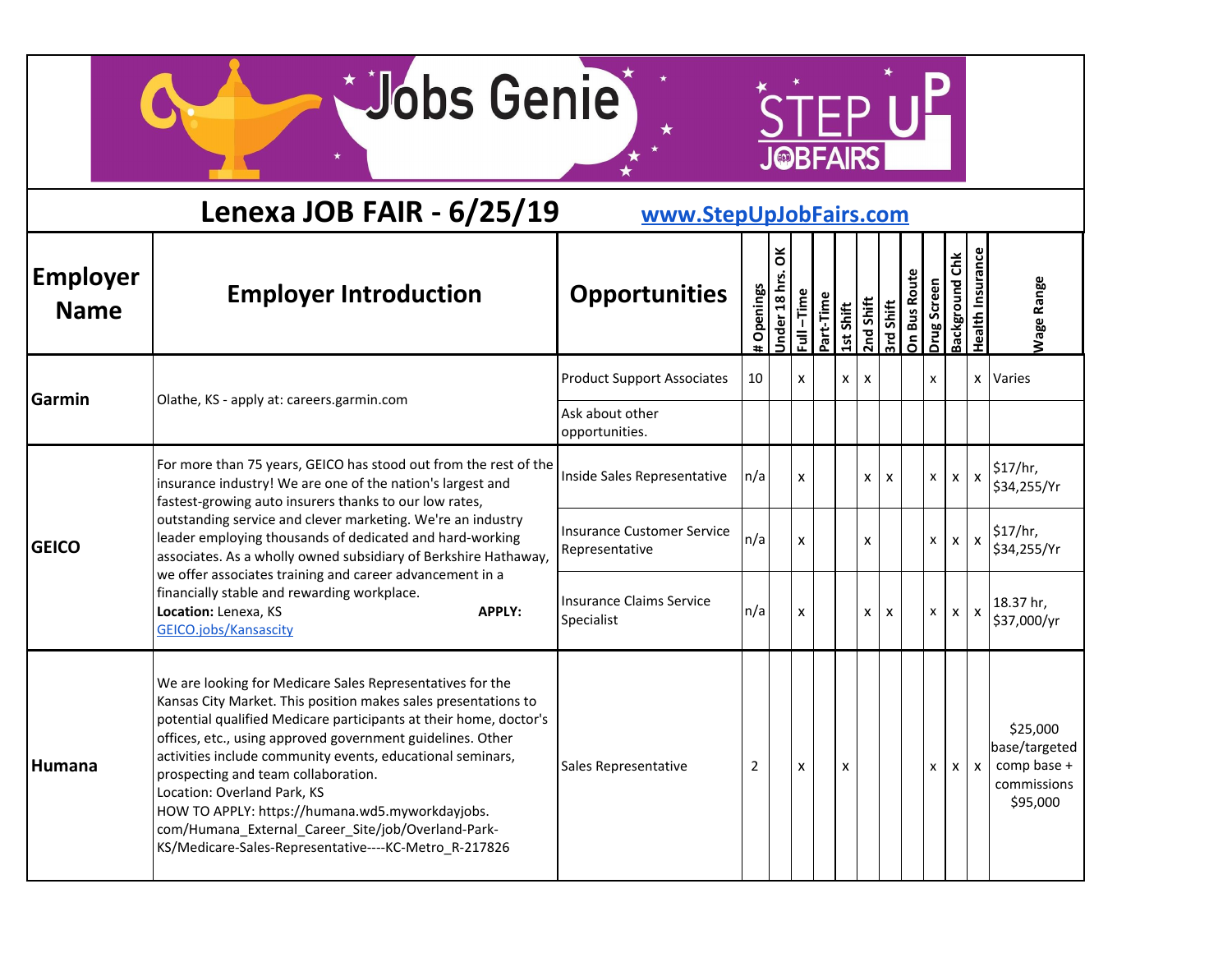$*$ 

STEP UP

|                                               | Lenexa JOB FAIR - 6/25/19                                                                                                                                                                                                                                                                                                                                                                                                                                              | www.StepUpJobFairs.com              |                |                 |              |           |           |              |                  |              |             |                       |                           |                             |
|-----------------------------------------------|------------------------------------------------------------------------------------------------------------------------------------------------------------------------------------------------------------------------------------------------------------------------------------------------------------------------------------------------------------------------------------------------------------------------------------------------------------------------|-------------------------------------|----------------|-----------------|--------------|-----------|-----------|--------------|------------------|--------------|-------------|-----------------------|---------------------------|-----------------------------|
| <b>Employer</b><br><b>Name</b>                | <b>Employer Introduction</b>                                                                                                                                                                                                                                                                                                                                                                                                                                           | <b>Opportunities</b>                | # Openings     | ă<br>Under 18 h | Full-Time    | Part-Time | 1st Shift | $2nd$ Shift  | <b>3rd Shift</b> | On Bus Route | Drug Screen | <b>Background Chk</b> | Health Insurance          | <b>Nage Range</b>           |
|                                               | Our Core Values are integrity, growth, respect, optimism and<br>community, and we look for individuals who share these values.                                                                                                                                                                                                                                                                                                                                         | <b>CNA</b><br>Nurse: RN & LPN       | 10<br>3        |                 |              |           |           |              |                  |              |             |                       |                           |                             |
|                                               | Our team of 600 employees is dedicated to caring for the                                                                                                                                                                                                                                                                                                                                                                                                               | Cooks                               | $\overline{2}$ |                 |              |           |           |              |                  |              |             |                       |                           |                             |
| Lakeview                                      | residents, clients and children we serve. We offer competitive<br>benefits, including access to an onsite fitness center, pool and                                                                                                                                                                                                                                                                                                                                     | Utility<br>Remodeler                | 1              |                 |              |           |           |              |                  |              |             |                       |                           |                             |
| <b>Village</b>                                | childcare services. We provide opportunities throughout the<br>year for employees to learn and grow and to be recognized for<br>their contributions.<br><b>HOW</b><br>TO APPLY: www.lakeviewvillage.org/careers/                                                                                                                                                                                                                                                       | <b>Float Teacher</b>                | 1<br>1         |                 |              |           |           |              |                  |              |             |                       |                           |                             |
|                                               |                                                                                                                                                                                                                                                                                                                                                                                                                                                                        | Applications Instructor             | 1              |                 | $\mathsf{x}$ |           |           | $\mathsf{x}$ |                  |              |             | X                     | $\pmb{\chi}$              | \$33k-\$45k                 |
|                                               | For over thirty years, New Horizons Computer Learning Centers<br>has provided practical and innovative corporate training                                                                                                                                                                                                                                                                                                                                              | Networking & Security<br>Instructor | $\overline{2}$ |                 | $\mathsf{x}$ |           |           | X            |                  |              |             | X                     | $\mathsf{x}$              | \$33k-\$45k                 |
|                                               | solutions to help organizations overcome operational challenges<br>and take advantage of emerging opportunities. As part of the                                                                                                                                                                                                                                                                                                                                        | ITIL/Lean Six Sigma<br>Instructor   | 1              |                 | X            |           |           | X            |                  |              |             | <b>X</b>              | $\boldsymbol{\mathsf{x}}$ | \$45k-\$55k                 |
| <b>New Horizons</b>                           | largest, independent training organization worldwide, we help<br>organizations and individuals achieve results, increase                                                                                                                                                                                                                                                                                                                                               | <b>Strategic Account Manager</b>    | $\overline{2}$ |                 | $\mathsf{x}$ |           | x         |              |                  |              |             | <b>X</b>              | $\mathsf{x}$              | \$45k-\$65k +<br>Commission |
| <b>Computer</b><br>Learning<br><b>Centers</b> | productivity and efficiency, drive revenue and reduce costs by<br>providing high-quality yet cost-effective learning solutions.<br>Location: Multiple Locations and Remote Opportunities<br>HOW TO APPLY: https://www.indeedjobs.com/new-horizons-<br>computer-learning-centers-5pe/hl/en?<br>cpref=JXWAtnzf3XW5aRnY2g zos 1WAXHb5RLyOR0td5zw2U<br>To submit your resume for consideration of future openings,<br>please send your resume directly to talent@nhclc.com | <b>Admissions Representative</b>    | $\overline{2}$ |                 | $\mathsf{x}$ |           | X         |              |                  |              |             | X                     | $\boldsymbol{\mathsf{x}}$ | \$40,000                    |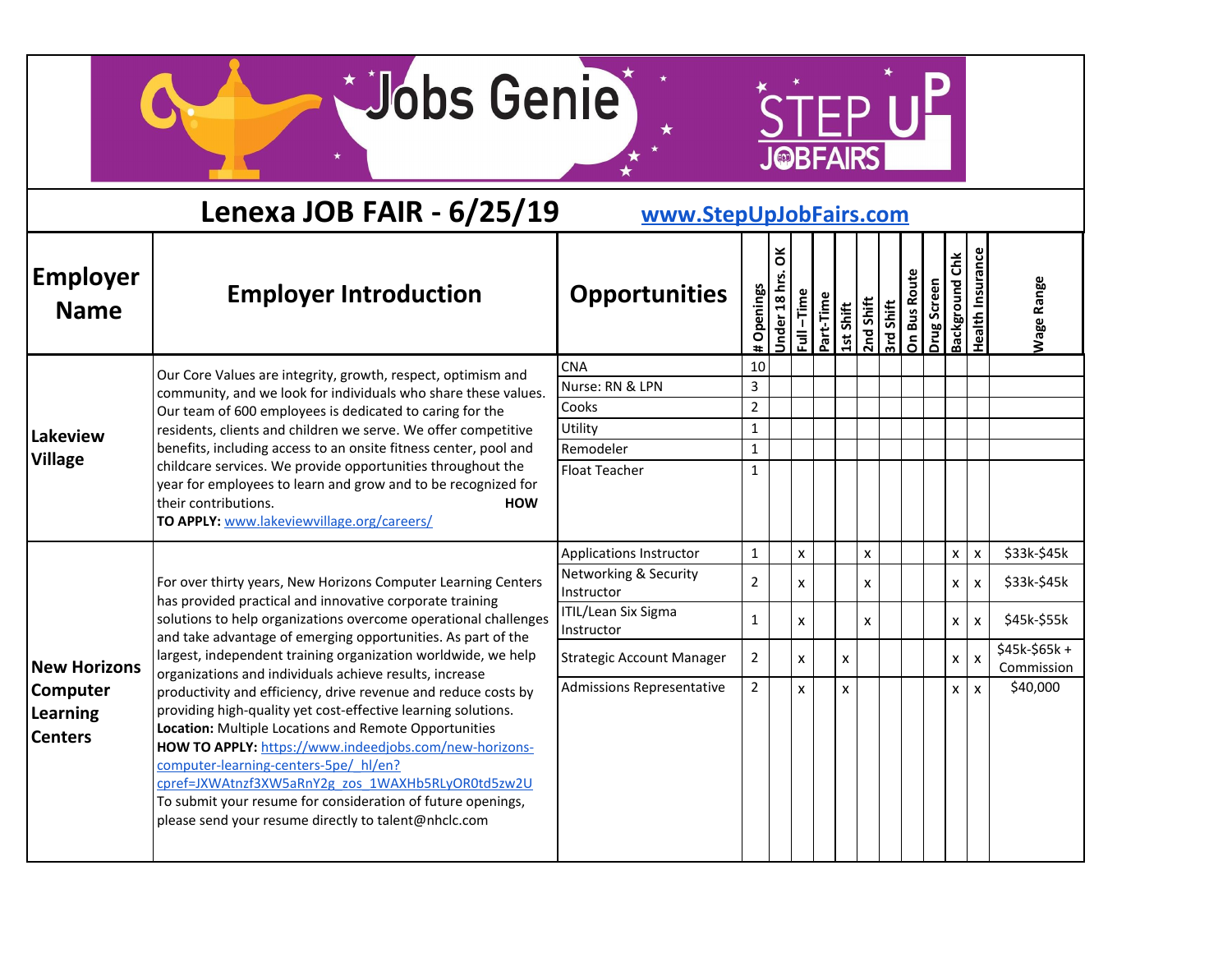Wobs Genie

 $\star$ 

STEP UP

|                                  | Lenexa JOB FAIR - 6/25/19                                                                                                                                                                                                                                                                                                                                                                                                                                                                                                                                                                                                    | www.StepUpJobFairs.com                         |                |                  |                           |                           |              |                           |                                   |   |             |                       |                    |                         |
|----------------------------------|------------------------------------------------------------------------------------------------------------------------------------------------------------------------------------------------------------------------------------------------------------------------------------------------------------------------------------------------------------------------------------------------------------------------------------------------------------------------------------------------------------------------------------------------------------------------------------------------------------------------------|------------------------------------------------|----------------|------------------|---------------------------|---------------------------|--------------|---------------------------|-----------------------------------|---|-------------|-----------------------|--------------------|-------------------------|
| <b>Employer</b><br><b>Name</b>   | <b>Employer Introduction</b>                                                                                                                                                                                                                                                                                                                                                                                                                                                                                                                                                                                                 | <b>Opportunities</b>                           | # Openings     | ă<br>Under 18 hr | $-Time$<br>$\overline{a}$ | Part-Time                 | 1st Shift    | 2nd Shift                 | <b>Strd Shift</b><br>On Bus Route |   | Drug Screen | <b>Background Chk</b> | Health Insurance   | <b>Wage Range</b>       |
| <b>PAE</b>                       | PAE Is Hiring for Administrative Specialists in both Lee's Summit<br>and Overland Park!! Great Benefits!<br>APPLY: Contact us at KCMO@pae.com or jobs@pae.com to<br>Locations: Lee's<br>apply!<br>Summit, MO, Overland Park, KS                                                                                                                                                                                                                                                                                                                                                                                              | <b>Administartive Specialists</b>              | 200            |                  | $\mathsf{x}$              | $\mathbf{x}$              |              |                           |                                   |   | x           | $\mathsf{x}$          | $\pmb{\mathsf{x}}$ | \$12.95-\$17<br>/hour   |
|                                  | We offer the latest opportunities for employee training and<br>development, and because we have ambitious growth goals,                                                                                                                                                                                                                                                                                                                                                                                                                                                                                                      | <b>Customer Operations-</b><br>Specialist      | $\overline{2}$ |                  | $\mathsf{x}$              | X                         | X            | $\boldsymbol{\mathsf{x}}$ |                                   |   | X           | X                     | $\mathsf{x}$       | \$16-20/hr              |
| <b>Small Business</b>            | every role in our company has strategic value. What you will<br>learn at Small Business Bank will enhance your career                                                                                                                                                                                                                                                                                                                                                                                                                                                                                                        | <b>Technology Administration</b><br>Sepcialist | 1              |                  | $\mathsf{x}$              | $\boldsymbol{\mathsf{x}}$ | X            | $\boldsymbol{\mathsf{x}}$ |                                   |   | <b>X</b>    | X                     | $\mathsf{x}$       | \$17-30/hr              |
| <b>Bank</b>                      | development profile in financial services and technology<br>business communities. Our associates are a team that feels like a<br>family. We care for each other so we can care for our<br>customers.                                                                                                                                                                                                                                                                                                                                                                                                                         | <b>Marketing Manager</b>                       | 1              |                  | $\mathsf{x}$              | $\mathsf{x}$              | $\mathsf{x}$ | $\mathbf{x}$              |                                   |   | X           | X                     | $\mathbf{x}$       | \$20-40/hr              |
|                                  | The Social Security Administration is one of the largest<br>independent agencies in government with over 60,000                                                                                                                                                                                                                                                                                                                                                                                                                                                                                                              | <b>Contact Representative</b>                  | 18             |                  | X                         |                           |              |                           |                                   | X |             | $\mathsf{x}$          | $\mathsf{x}$       | $$34,222 -$<br>\$49,596 |
| <b>Social Security</b><br>Admin. | employees. We work at more than 1,400 field offices and service<br>centers throughout the country, as well as regional and<br>headquarters locations. Social Security is known for its family-<br>friendly work culture. We promote and value a healthy balance<br>between job responsibilities and family life for all employees. We<br>offer generous benefits and leave policies, flexible schedules,<br>and many special programs to support employees who need<br>help when faced with life's changes and challenges. Social<br>Security is consistently ranked among the best places to work in<br>federal government. | Other Openings TBD                             |                |                  | X                         |                           |              |                           |                                   | X |             | <b>X</b>              | $\mathsf{x}$       |                         |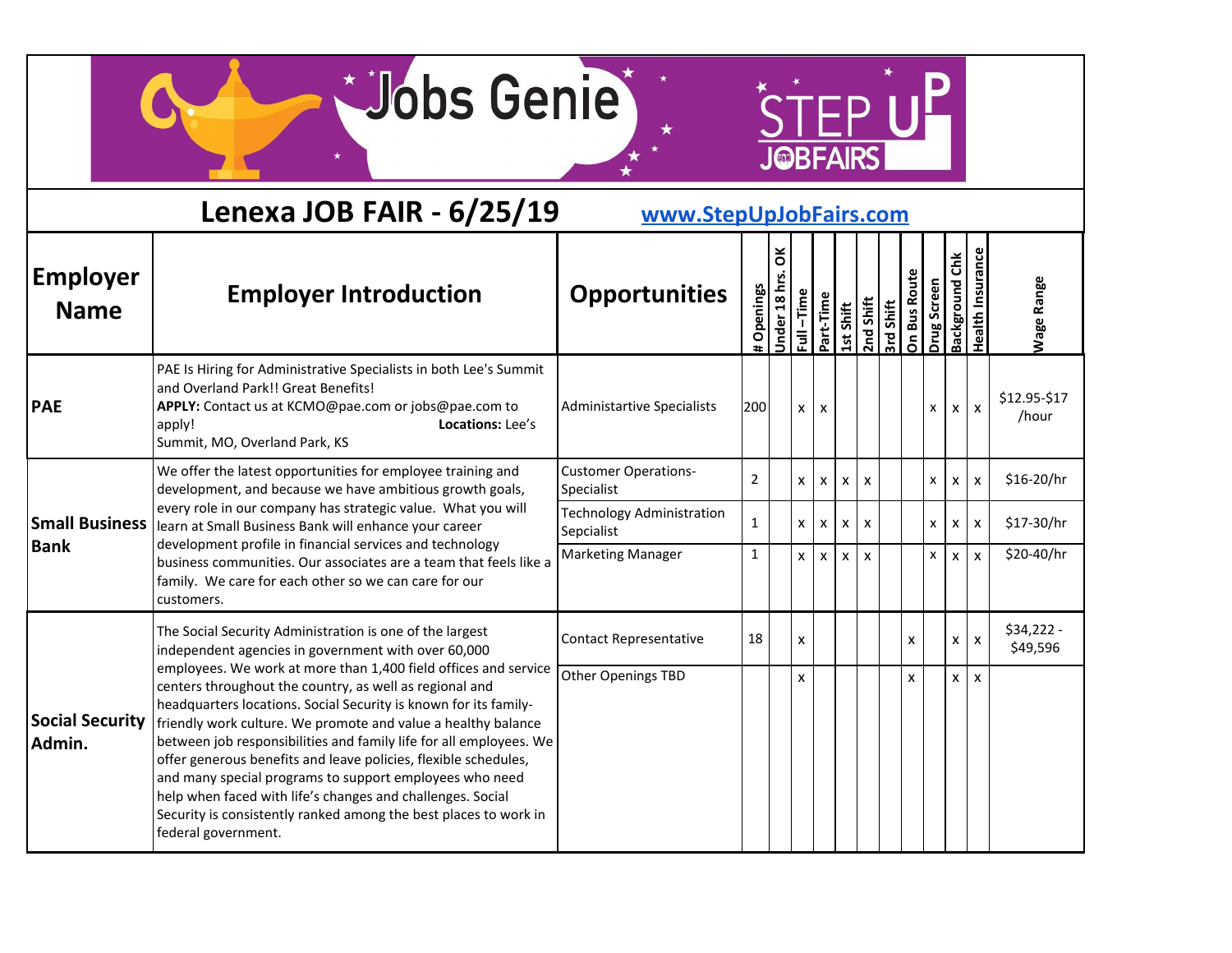STEP UP

|                                           | Lenexa JOB FAIR - 6/25/19                                                                                                                                                                                                                                                                                                                                                                                                                                                                                                                                                                                            | www.StepUpJobFairs.com                 |                |                   |                           |           |              |           |                  |              |             |                   |                           |                                                            |
|-------------------------------------------|----------------------------------------------------------------------------------------------------------------------------------------------------------------------------------------------------------------------------------------------------------------------------------------------------------------------------------------------------------------------------------------------------------------------------------------------------------------------------------------------------------------------------------------------------------------------------------------------------------------------|----------------------------------------|----------------|-------------------|---------------------------|-----------|--------------|-----------|------------------|--------------|-------------|-------------------|---------------------------|------------------------------------------------------------|
| <b>Employer</b><br><b>Name</b>            | <b>Employer Introduction</b>                                                                                                                                                                                                                                                                                                                                                                                                                                                                                                                                                                                         | <b>Opportunities</b>                   | # Openings     | ŏ<br>18h<br>Under | $-\tilde{I}$<br>$\bar{a}$ | Part-Time | 1st Shift    | 2nd Shift | <b>Srd Shift</b> | On Bus Route | Drug Screen | čhk<br>Background | Health Insuranc           | <b>Nage Range</b>                                          |
|                                           | Ever wonder how the internet and television come to your                                                                                                                                                                                                                                                                                                                                                                                                                                                                                                                                                             | Warehouse                              | $\mathbf{1}$   |                   | x                         |           | X            |           |                  |              | X           | X                 | $\boldsymbol{\mathsf{x}}$ |                                                            |
| <b>Special</b>                            | house? We can show you where it all starts. We are a small                                                                                                                                                                                                                                                                                                                                                                                                                                                                                                                                                           | Cabinet Prep                           | $\overline{2}$ |                   | X                         |           | $\mathsf{x}$ |           |                  |              | x           | x                 |                           | $$13/hr - first$<br>90 days,                               |
| <b>Product</b><br><b>Company</b><br>(SPC) | family-oriented manufacturing company, specializing in fiber<br>optic cable cabinets. We love teaching people how to work with<br>the fiber cable and how to build the cabinets!<br>Location: 8540 Hedge Lane Terrace, Shawnee, KS 66227<br>HOW TO APPLY: www.spc.net/Career Opportunities                                                                                                                                                                                                                                                                                                                           | Fiber Assembly                         | $\overline{2}$ |                   | x                         |           | X            |           |                  |              | x           |                   | X                         | increase<br>based on skill<br>set learned<br>after 90 days |
| <b>Spectrum</b>                           | Seal the deal on a Fortune 100 sales career! Looking for a front-<br>line sales position with a company that will back you every step<br>of the way? Look no further than Spectrum. Here's an exciting<br>opportunity to get out into the local communities and help us<br>expand our residential customer base by offering stunning HD<br>TV, high-speed internet, nationwide mobile and advanced<br>telephone services. All in a rewarding entrepreneurial<br>environment dedicated to customer service. Text SALES to<br>97211 to contact a Recruiter today or apply online at jobs.<br>spectrum.com/outsidesales | <b>Outside Sales</b><br>Representative | 20             |                   | X                         |           | X            | X         |                  |              | x           | X                 |                           | $x$ \$55-\$65k                                             |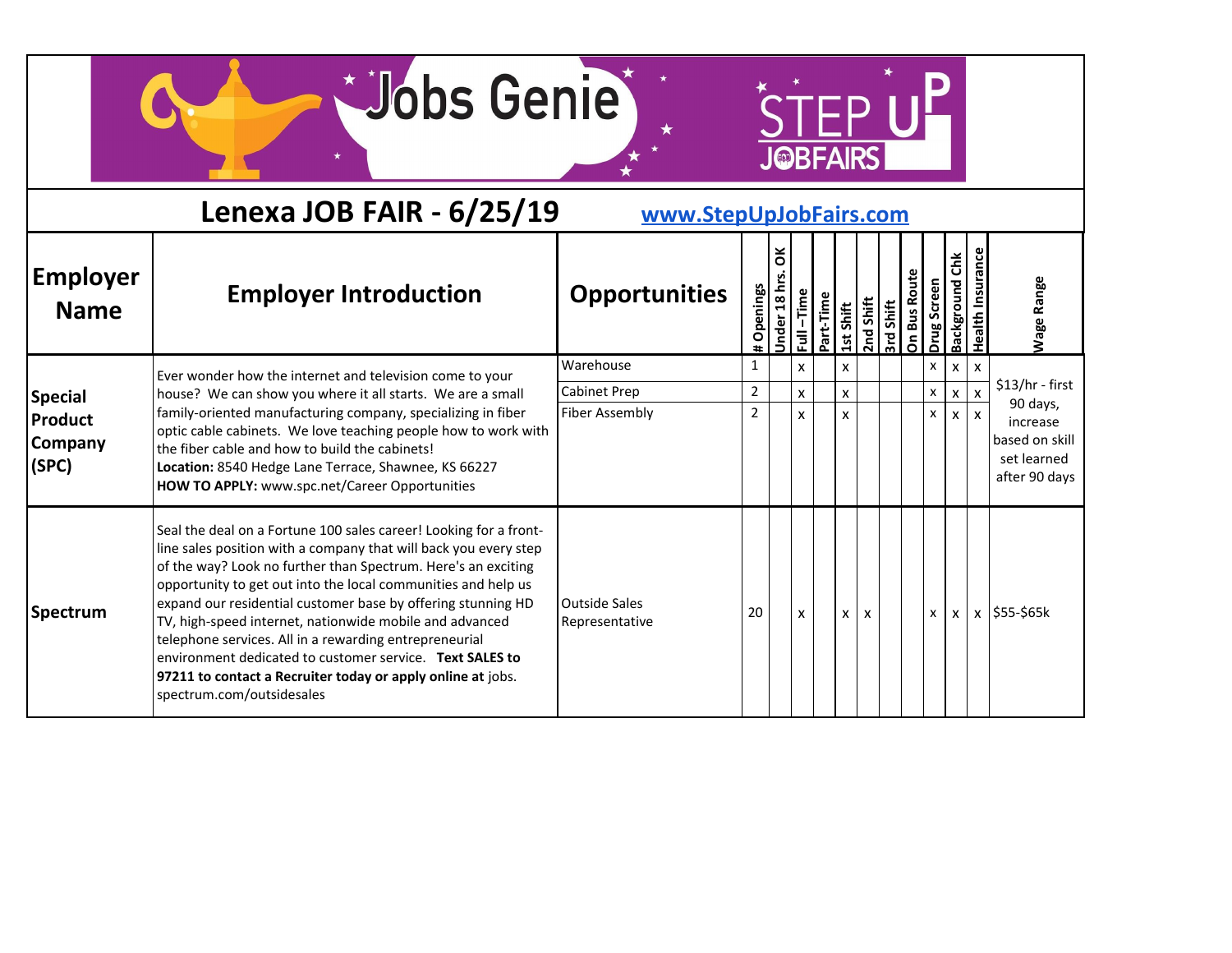STEP UP

|                                           | Lenexa JOB FAIR - 6/25/19                                                                                                                                                                                                                                                                                                                                                                                                                                                                                                     | www.StepUpJobFairs.com                                                                                  |                |                 |                           |              |              |              |           |                              |              |                        |                         |                    |
|-------------------------------------------|-------------------------------------------------------------------------------------------------------------------------------------------------------------------------------------------------------------------------------------------------------------------------------------------------------------------------------------------------------------------------------------------------------------------------------------------------------------------------------------------------------------------------------|---------------------------------------------------------------------------------------------------------|----------------|-----------------|---------------------------|--------------|--------------|--------------|-----------|------------------------------|--------------|------------------------|-------------------------|--------------------|
| <b>Employer</b><br><b>Name</b>            | <b>Employer Introduction</b>                                                                                                                                                                                                                                                                                                                                                                                                                                                                                                  | <b>Opportunities</b>                                                                                    | Openings<br>Ħ  | ă<br>Jnder 18 h | $-\tilde{I}$<br>$\bar{z}$ | Part-Time    | Shift<br>15t | $2nd$ Shift  | 3rd Shift | <b>Bus Route</b><br>$\delta$ | Drug Screen  | č<br><b>Background</b> | <b>Health Insurance</b> | <b>Nage Range</b>  |
|                                           | SPX Corporation is a leading supplier of highly engineered HVAC                                                                                                                                                                                                                                                                                                                                                                                                                                                               | Assembly                                                                                                | 8              |                 | X                         |              |              | X            |           |                              | x            | X                      | X                       | $$15.00 -$         |
|                                           | products, detection and measurement technologies and power                                                                                                                                                                                                                                                                                                                                                                                                                                                                    | Press Brake Operators                                                                                   | 3              |                 | $\mathsf{x}$              |              |              | X            |           |                              | X            | $\mathbf{x}$           |                         | $x$   \$19.65/hour |
|                                           | equipment. With operations in about 20 countries, SPX                                                                                                                                                                                                                                                                                                                                                                                                                                                                         | <b>General Manufacturing</b>                                                                            | 10             |                 | $\mathsf{x}$              |              | X            | X            | X         |                              | $\mathsf{x}$ | $\mathsf{x}$           |                         | $x$   \$15.00 -    |
| <b>SPX Cooling</b><br><b>Technologies</b> | Corporation has approximately \$2 billion in annual revenue and<br>approximately 6,000 employees worldwide. SPX is an equal<br>opportunity employer and makes employment decisions without<br>regard to race, color, religion, national origin, sex, sexual<br>orientation, gender identity, age, genetic information, disability,<br>protected veteran status, or any other reason prohibited by<br>applicable law.<br>Location: 1200 W<br>Marley Rd Olathe, KS 66061<br><b>HOW TO APPLY: WWW.</b><br>spxcooling.com/careers | Welders                                                                                                 | $\overline{2}$ |                 | $\mathsf{x}$              |              | X            | x            |           |                              | X            | X                      |                         | $x$   \$19.65/hour |
| <b>Staffing</b><br><b>Kansas City</b>     | Staffing Kansas City specializes in the permanent and temporary<br>placement of administrative, sales, marketing, accounting,<br>customer service, clerical, among other types of office support<br>opportunities in the Kansas City metro. You can view a current<br>list of our job openings as well as complete our online<br>application at www.staffingkc.com.                                                                                                                                                           | View specific job<br>descriptions, location, and<br>pay for each opening at<br>staffingkc.com/Jobs.html | 100            |                 | $\mathsf{x}$              | $\mathsf{x}$ | $\mathsf{x}$ | $\mathsf{x}$ | <b>X</b>  | X                            |              |                        | X                       | See website.       |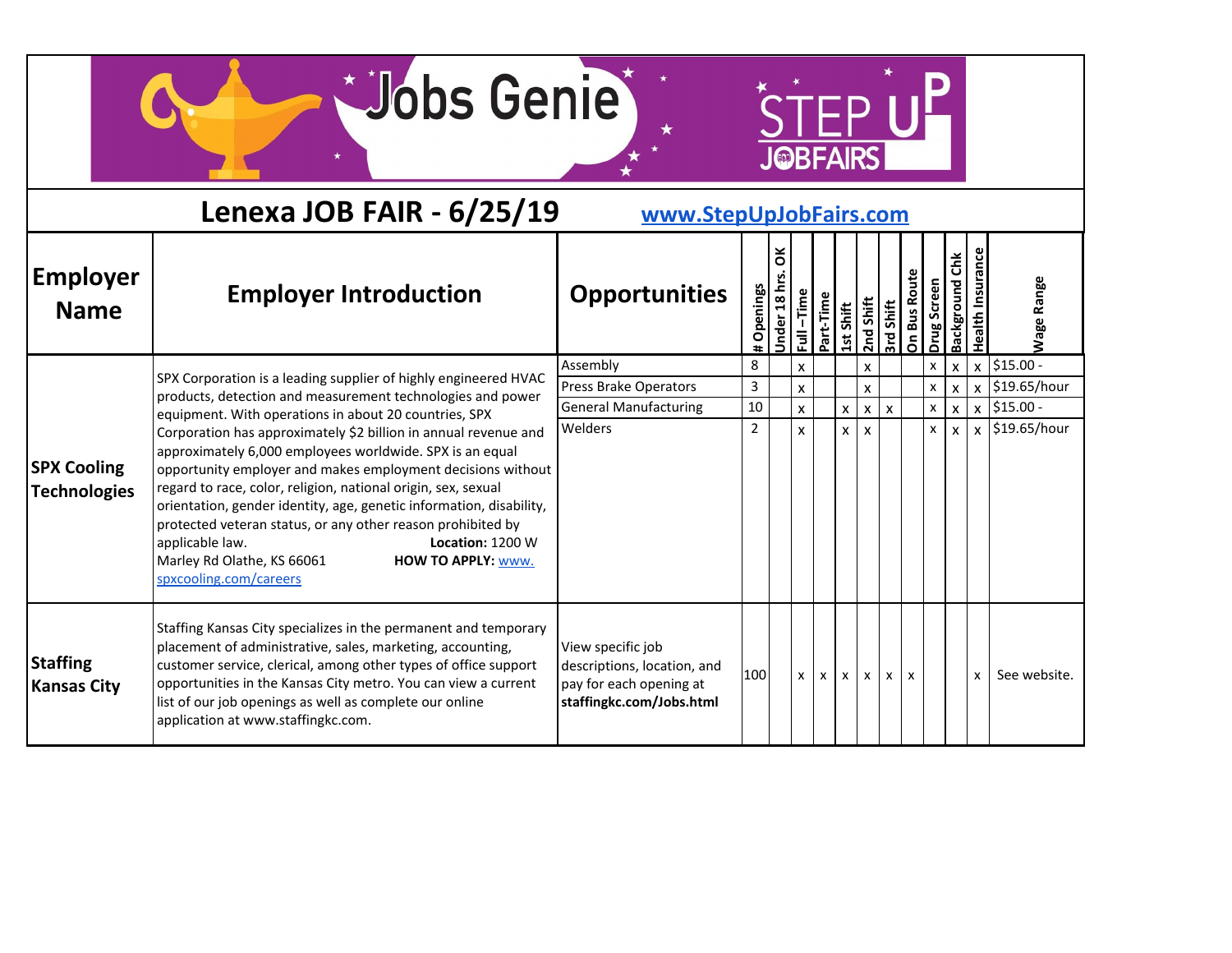Wobs Genie

 $\star$ 

 $*$ 

STEPUP

|                                | Lenexa JOB FAIR - 6/25/19                                                                                                   | www.StepUpJobFairs.com           |                   |                 |           |           |              |           |                                                |                             |                          |                           |                                                                     |
|--------------------------------|-----------------------------------------------------------------------------------------------------------------------------|----------------------------------|-------------------|-----------------|-----------|-----------|--------------|-----------|------------------------------------------------|-----------------------------|--------------------------|---------------------------|---------------------------------------------------------------------|
| <b>Employer</b><br><b>Name</b> | <b>Employer Introduction</b>                                                                                                | <b>Opportunities</b>             | Openings<br>$\pm$ | ŏ<br>Under 18 h | Full-Time | Part-Time | Shift<br>15t | 2nd Shift | Shift<br>$\overline{\mathbf{3}^{\mathsf{rd}}}$ | On Bus Route<br>Drug Screen | čhk<br><b>Background</b> | <b>Health Insurance</b>   | <b>Wage Range</b>                                                   |
|                                | Tempur Sealy of Kansas City is looking for hardworking and<br>reliable individuals with experience in warehouse operations, | <b>CDL Class A Truck Driver</b>  | $\overline{2}$    |                 | X         |           | X            |           |                                                | x                           | $\mathsf{x}$             | $\mathbf{x}$              | \$.50/mile w.<br>stop & delay<br>pay. City<br>routes:<br>\$19.58/hr |
|                                | manufacturing, or similar who can work with a team in building<br>some of the most highly recognized brands in the mattress | Sewing I Operator                | $\overline{1}$    |                 | X         |           | X            |           |                                                | X                           | X                        |                           | $x$ \$16.83 - \$18.15                                               |
| Tempur +                       | industry. Great benefits including health, dental, life and                                                                 | Sewing II Operator               | 1                 |                 | x         |           | X            |           |                                                | x                           | X                        |                           | x \$17.18 - \$19.03                                                 |
| <b>Sealy</b>                   | disability. Bonus potential, 401(k), and great discounts on                                                                 | <b>Foundation Assembler</b>      | $\mathbf{1}$      |                 | x         |           | X            |           |                                                | X                           | X                        |                           | $x$ \$17.71 - \$19.61                                               |
|                                | mattresses!<br>Location: 435 River                                                                                          | Unit Builder                     | 5                 |                 | x         |           | X            |           |                                                | x                           | x                        |                           | $x$ \$16.83 - \$18.15                                               |
|                                | Park Drive, Kansas City, KS 66105<br>HOW TO APPLY: www.tempursealy.com                                                      | <b>Production Supervisor</b>     | $\mathbf{1}$      |                 | x         |           | X            |           |                                                | x                           | X                        | $\boldsymbol{\mathsf{x}}$ | \$55,000 -<br>\$75,000                                              |
|                                |                                                                                                                             | <b>Transportation Supervisor</b> | $\mathbf{1}$      |                 | X         |           | X            |           |                                                | x                           | x                        | $\mathsf{x}$              | plus annual<br>incentive                                            |
|                                |                                                                                                                             | <b>Customer Service</b>          |                   |                 |           |           |              |           |                                                |                             |                          |                           |                                                                     |
| <b>TAFS</b>                    |                                                                                                                             | <b>Sales</b>                     |                   |                 |           |           |              |           |                                                |                             |                          |                           |                                                                     |
|                                |                                                                                                                             | Collections                      |                   |                 |           |           |              |           |                                                |                             |                          |                           |                                                                     |